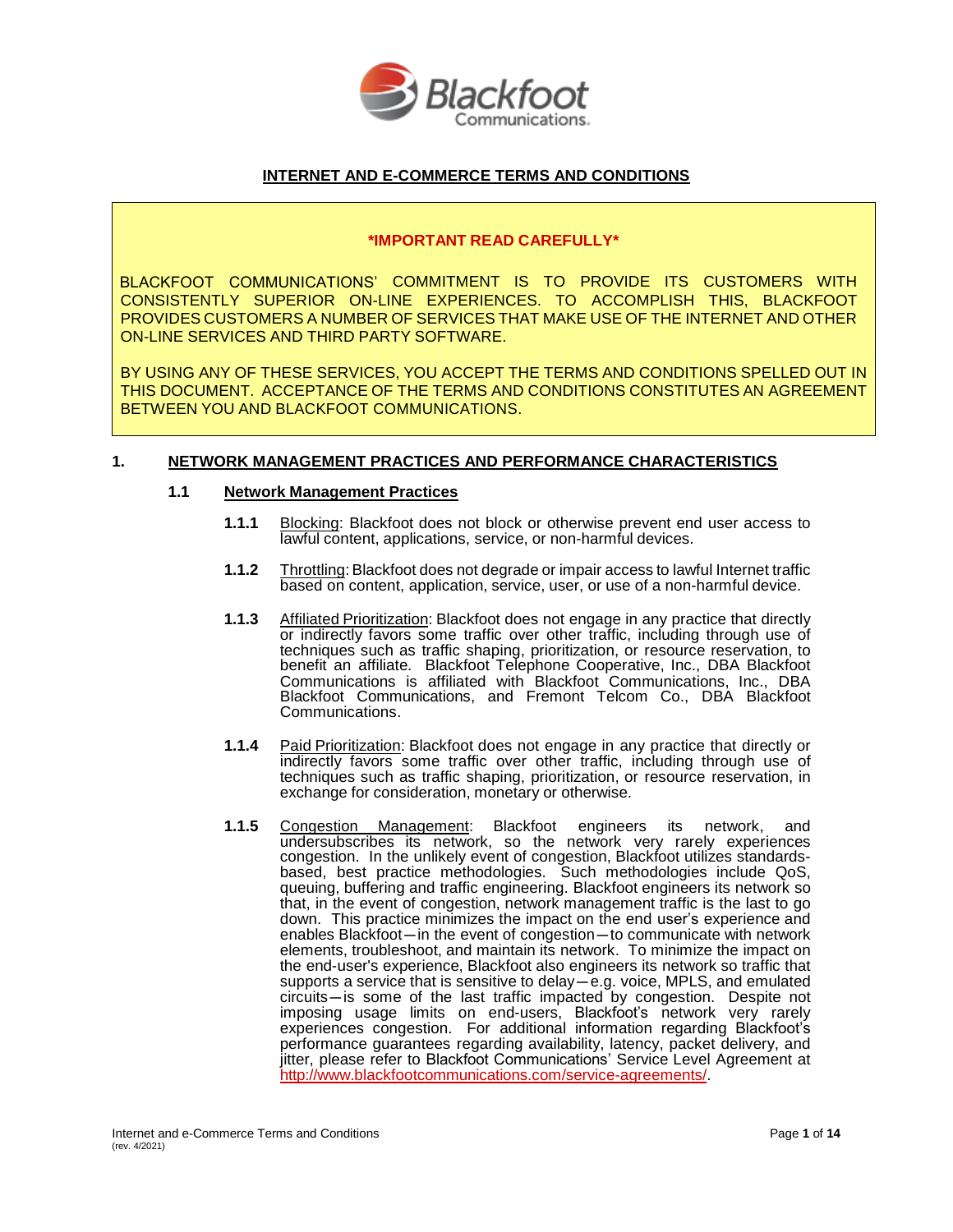

- **1.1.6** Application-Specific Behavior: Blackfoot does not block or rate control specific protocols or protocol ports, modify protocol fields in ways not prescribed by the protocol standard or otherwise inhibit or favor certain applications or classes of applications.
- **1.1.7** Device Attachment: Blackfoot does not restrict the types of devices that connect to the network. If a device creates issues on Blackfoot's network, Blackfoot will request its removal or disconnect service to protect the rest of the network.
- **1.1.8** Security: Blackfoot uses the latest generally accepted best practices to protect content, service, and reliability, including but not limited to the deployment of software and hardware that blocks harmful content and notifies Blackfoot of security incidents.

### **1.2 Performance Characteristics**

- **1.2.1** Service Description: Blackfoot offers broadband internet access services enabling you to access lawful content, applications, and services. To ensure your unique needs are met Blackfoot offers a number of speed tiers and technologies. Blackfoot partners exclusively with Tier 1 upstream Internet providers to ensure your connection is always available. Blackfoot's backbone means fewer hops to content on Google, Amazon, Microsoft and more. Not all locations are capable of receiving service levels that are suitable for realtime applications. Access speeds and latency will vary based on the service selected by you. For more information on your selected service offering, you may visit [http://www.blackfootcommunications.com](http://www.blackfootcommunications.com/) or by calling the Customer Care Team at 406-541-5000.
- **1.2.2** Impact of Non-Broadband Internet Access Service Data Services: Blackfoot does not offer non-broadband Internet access data services, that impact affect the last-mile capacity available for, and the performance of, broadband Internet access service.

### **1.3 Commercial Terms**

- **1.3.1** Price: If the service is a tariffed service, please refer to the terms and conditions (including price) within the applicable Blackfoot tariff by visiting [http://www.blackfootcommunications.com/legal-tariff-forms/.](http://www.blackfootcommunications.com/legal-tariff-forms/) If the service is not a tariffed service, monthly prices and fees for early termination or additional network services vary by service. For additional information, please see the "PAYMENT" heading below, the terms and conditions of the applicable agreement by visiting [http://www.blackfootcommunications.com/service](http://www.blackfootcommunications.com/service-agreements/)[agreements/,](http://www.blackfootcommunications.com/service-agreements/) or by calling the Customer Care Team at 406-541-5000.
- **1.3.2** Privacy Policies: Please see the heading below titled "Privacy and **Privacy Policies.** Please see the heading below titled Privacy and<br>Censorship." Blackfoot only stores network traffic or inspects network traffic if<br>Blackfoot is required by law to do so—by court order or subpoena, for Censorship. Blackfoot only stores hetwork traffic or inspects hetwork traffic if<br>Blackfoot is required by law to do so—by court order or subpoena, for<br>example—or to resolve a customer complaint. Similarly, Blackfoot only<br>p law. Blackfoot does not use network traffic for non-network management purposes.
- **1.3.3** Redress Options If you have a complaint or a question please call the Customer Care Team at 406-541-5000. Blackfoot will endeavor to promptly resolve the complaint or answer the question.

### **2. ACCEPTABLE USE POLICY**

**2.1** This document, the "Blackfoot Acceptable Use Policy", is an agreement that governs the use of our Internet, Dialup and Broadband services. It is an agreement between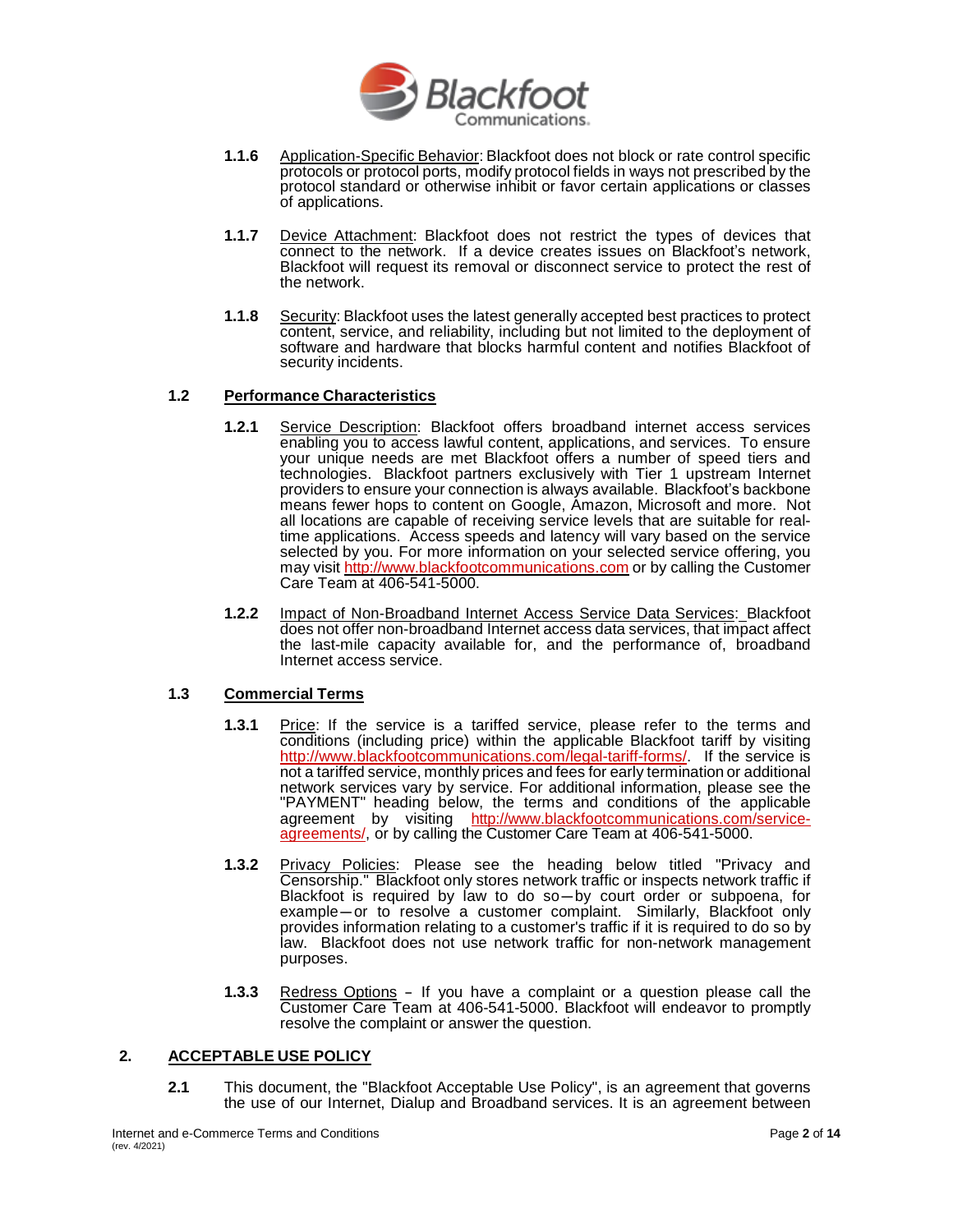

you, as a subscriber to our service, and Blackfoot. You are responsible for all users and usage of the account, whether or not the use is authorized. This agreement is a series of guidelines that are designed to help Blackfoot meet the needs of our customers and assure the quality of service and safety of all online users. We trust that the guidelines encourage responsible use of Blackfoot services by our community of users that, along with good judgment, will continue Blackfoot Communications' ability to provide superior customer experiences both to our customers and the Internet community as a whole.

- **2.2** Our policies reflect following goals:
	- **2.2.1** Increasing the enjoyment and usage of the Internet and on-line services;
	- **2.2.2** Maintaining the image and reputation of Blackfoot as a responsible provider; and
	- **2.2.3** Preserving the privacy and security of individual users.
- **2.3** In the event that Blackfoot believes or discovers that a user of one of our sites or services has violated this policy, Blackfoot reserves the right to terminate or suspend service(s) and access without notice. In the case where an account has been terminated or suspended, the reactivation of the old account or the acquiring of a new account will only be allowed by express written approval of Blackfoot. The account holder may also be held responsible for any charges associated with any installation or activation charges, whether it is for a new account or an existing suspended or terminated account.
- **2.4** The provision of this Acceptable Use Policy does not in any way obligate Blackfoot to monitor or police accounts for violation. **Blackfoot is not responsible for content and is acting only as a passive conduit.** Blackfoot is also not liable to any party, either you or any other party, for any violations of this policy.
- **2.5** Because of the continual changes in the Internet environment, technology, legal requirements, and service offerings, Blackfoot reserves the right to modify the Acceptable Use Policies whenever needed without prior notification. Changes to the policies will be posted electronically on-line. It is your responsibility to be aware of and understand the polities and posted modifications. Any use of the service after the posting will constitute the acceptance by the subscriber of the policy modification and or changes.

### **3. BLACKFOOT COMMUNICATIONS RIGHTS AND RESPONSIBILITIES**

- **3.1** In providing online services, Blackfoot has certain rights and responsibilities to you and to Federal and State legal authorities. Following is a list of some, although not all, of Blackfoot Communications' rights and responsibilities.
- **3.2** In providing service to you, Blackfoot employees or representatives have the right and responsibility to examine operational systems, access logs or audit trails in order to resolve problems or service system errors. Blackfoot employees or representatives have the right and responsibility to monitor operational systems, access logs or audit trails for purposes of measuring system performance and for billing purposes. In our responsibility to the Internet community and/or for the protection of Blackfoot Communications' services and reputation, Blackfoot has the right to respond accordingly, including the monitoring of accounts.
- **3.3** Blackfoot has the obligation and responsibility to cooperate with appropriate legal authorities in investigating illegal activities. In instances where you or other users of Blackfoot Communications' services or of the Internet have reported to law authorities the belief that your/their legal rights or privacy have been violated, Blackfoot will assist the appropriate law enforcement authorities to the extent possible. Blackfoot will not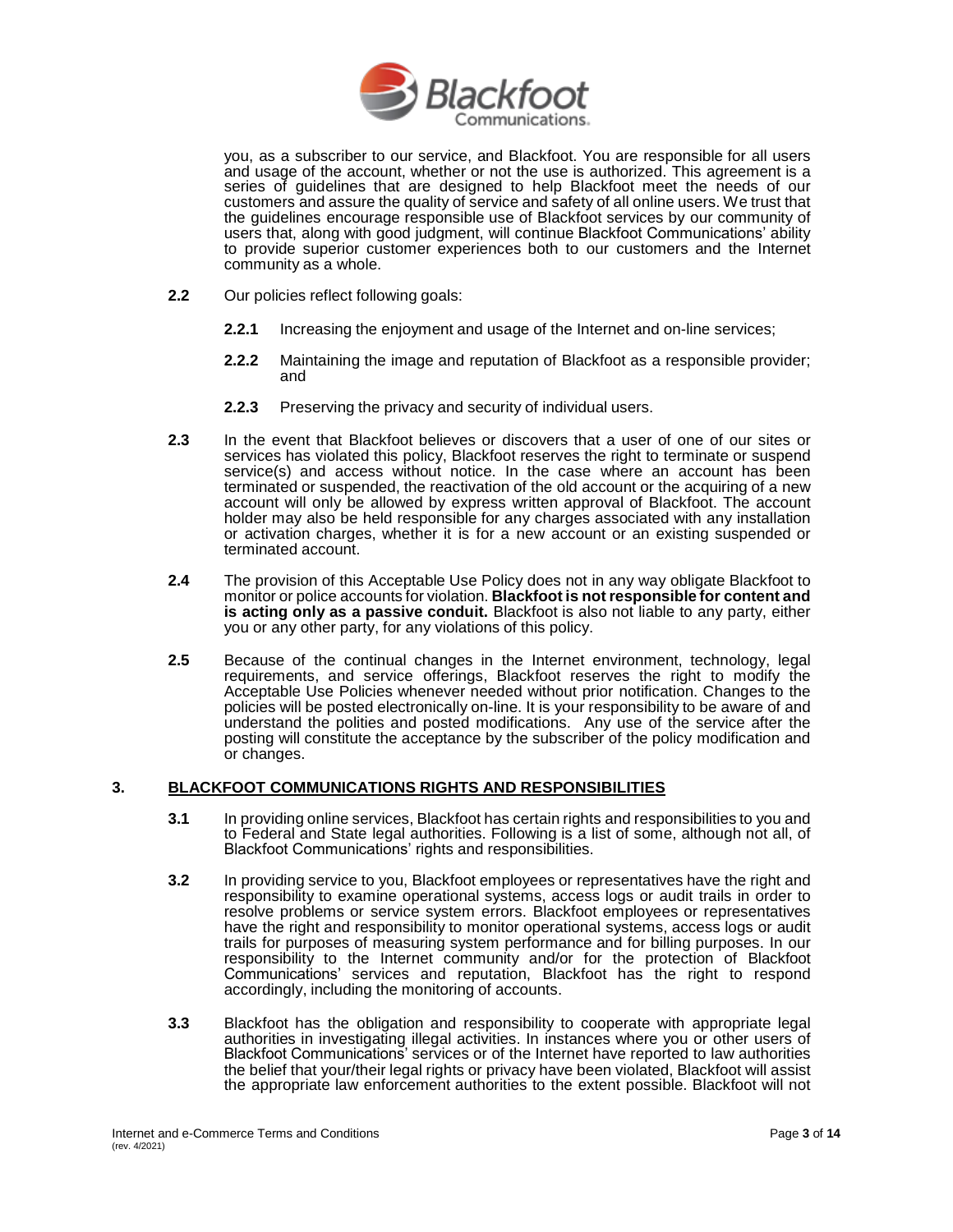

become involved in the mediation or resolution of any dispute between Blackfoot subscribers and/or Internet users.

- **3.4** Blackfoot will take necessary measures to provide a high level of security for the services offered. In offering the services, Blackfoot cannot provide any guarantee of secure service or secure servers including any data on the servers or any part of the services, even if the service or servers are described as "SECURE". Blackfoot will not assume any liability for the security of the services, the servers or the data.
- **3.5** Notwithstanding anything to the contrary herein, Blackfoot undertakes reasonable network management practices to, among other things, ensure network security and integrity, including addressing traffic that is harmful to the network; addressing traffic that is unwanted by end users and the Internet community, such as by providing services or capabilities consistent with a user's choices regarding parental controls or security capabilities; and reducing or mitigating the effects of congestion on the network.
- **3.6** In providing services and systems used for communication purposes, Blackfoot will assist to the extent possible those subscribers who notify Blackfoot of any e-mail or postings that they view as illegal or unsolicited. Blackfoot does not have the responsibility or the authority to regulate or censor the content of any newsgroup or communications passing through its services or systems. Additionally, the content of any communications sent via Blackfoot systems does not reflect the endorsement or approval of Blackfoot.
- **3.7** If Blackfoot becomes aware of inappropriate use of its services or of illegal activities engaged in by either you or another user of your account, Blackfoot may respond accordingly, including the immediate termination of the account without notice if deemed appropriate.

### **4. AVAILABILITY**

**4.1** Speed availability will vary by location, so not all service options may be available at a given address. Customer service can assist you in determining the maximum speed available for your location. Service speeds are subject to limitations inherent in Internet communications, including the transmissions speeds at any given time of day on the Internet and congestion at individual Internet sites. Service may be temporarily limited, interrupted, or curtailed by factors that are not under Blackfoot Communications' control. **We are not liable for any Service failures.** Blackfoot will not block lawful content, applications, services, or non-harmful devices nor, will it unreasonably discriminate in transmission of lawful network traffic.

### **5. USE OF SERVICE**

**5.1** You agree not to resell the Service (whether for profit or otherwise) or to use your Service for any unlawful or abusive purpose or in such a way as to create damage or risk to our business, reputation, employees, facilities, third parties or to the general public. You agree not to connect any device to the network that results in harm to the network or other users. If a device is connected that is causing harm, you agree to remove it immediately upon request.

#### **6. PRIVACY AND CENSORSHIP**

- **6.1** In using Blackfoot services, you agree to comply with the following policies concerning privacy and censorship:
	- **6.1.1** You have the responsibility to monitor your accounts for access to newsgroups and Web sites that may contain offensive material.
	- **6.1.2** You will notify Blackfoot of the continual receipt of e-mail that you view as illegal or that is unsolicited.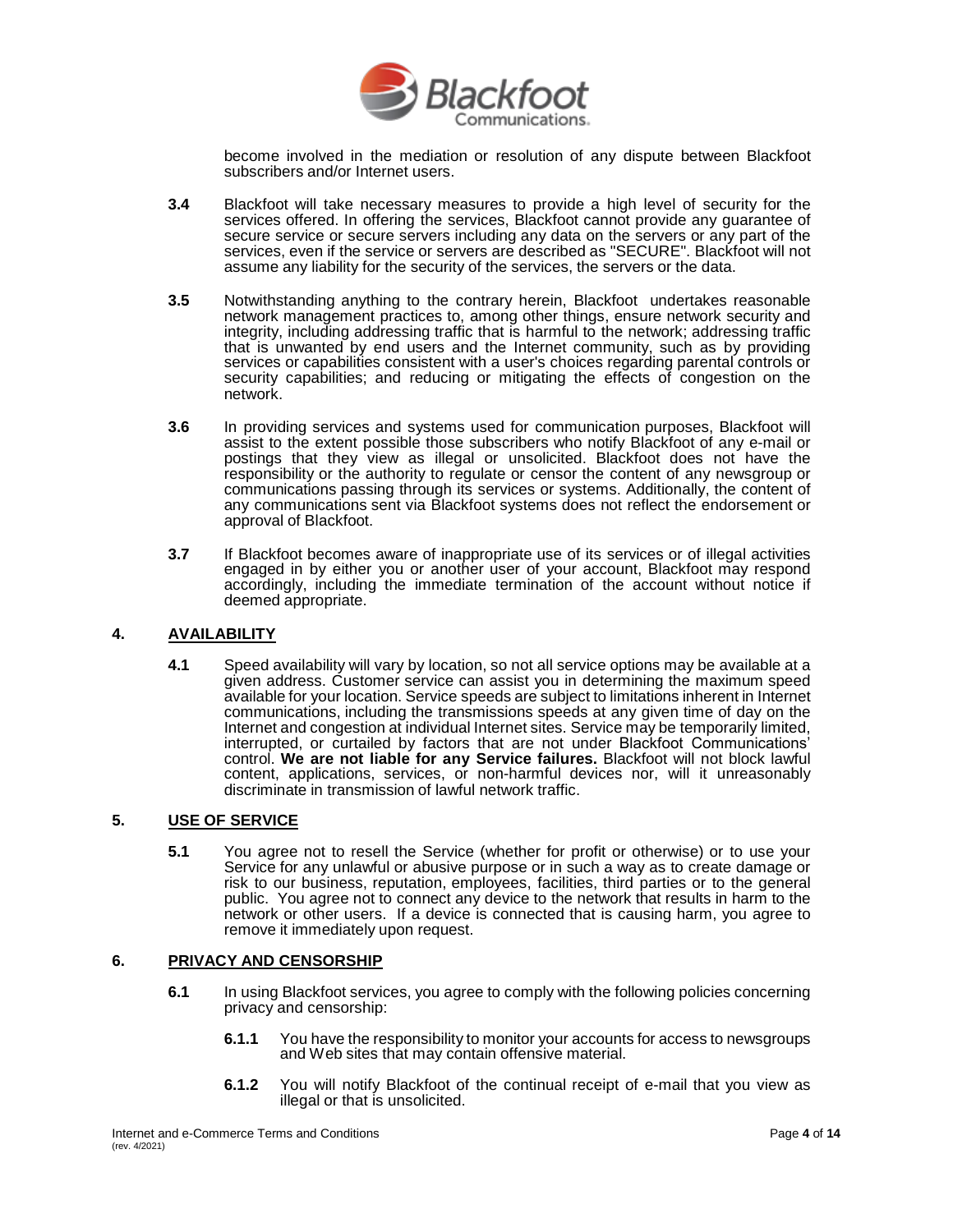

- **6.1.3** You must not design or provide systems used for the collection of information about others without their explicit knowledge and consent. For Web sites that require registration before access or downloading of information, the intended use of the "registration" information should be provided.
- **6.1.4** You will not misuse any electronic information collected about others.
- **6.1.5** Blackfoot Communications' full Privacy Statement can be viewed at [http://www.blackfootcommunications.com/privacy-policy/.](http://www.blackfoot.com/privacy-policy/)

### **7. COPYRIGHT INFRINGEMENT**

- **7.1** In using Blackfoot services, you agree to comply with the following policies concerning copyright infringement:
	- **7.1.1** You will be aware of copyright law as it pertains to obtaining or transmitting information on the Internet.
	- **7.1.2** You will take any action needed to protect your ownership rights for any work created for your own exclusive use.
	- **7.1.3** You will obtain appropriate licenses for work other than your own that is either transmitted by you or placed on your personal web page.
	- **7.1.4** You will only download files that can be legally distributed.
	- **7.1.5** You will not remove or falsify the source or origin of any material in any files uploaded.

#### **8. COPYRIGHT AND TRADEMARK CLAIM NOTICES**

- **8.1 If you believe in good faith that Blackfoot should be notified of a potential online copyright infringement occurring on Blackfoot Communications' systems or network, please promptly submit to Blackfoot a Copyright or Trademark Infringement Notice. All such Notices must contain the following:**
	- **8.1.1** identification of the copyrighted work you claim has been infringed, or, if multiple copyrighted works at a single online site are covered by a single notification, a representative list of such works at that site;
	- **8.1.2** identification of the material that you claim to be infringing or to be the subject of infringing activity and that is to be removed or access to which is to be disabled by Blackfoot, and information reasonably sufficient to permit Blackfoot to locate the material;
	- **8.1.3** information reasonably sufficient to permit Blackfoot to contact you, such as an address, telephone number, and, if available, an electronic mail address;
	- **8.1.4** a statement that you believe in good faith that use of the material in the manner complained of is not authorized by the copyright owner, its agent, or the law;
	- **8.1.5** a statement under penalty of perjury that the notification is accurate and that you are either the owner of an exclusive right that has allegedly been infringed or are authorized to act on behalf of such owner; and
	- **8.1.6** your physical or electronic signature as the owner of the exclusive right that is allegedly being infringed or of a person authorized to act on your behalf.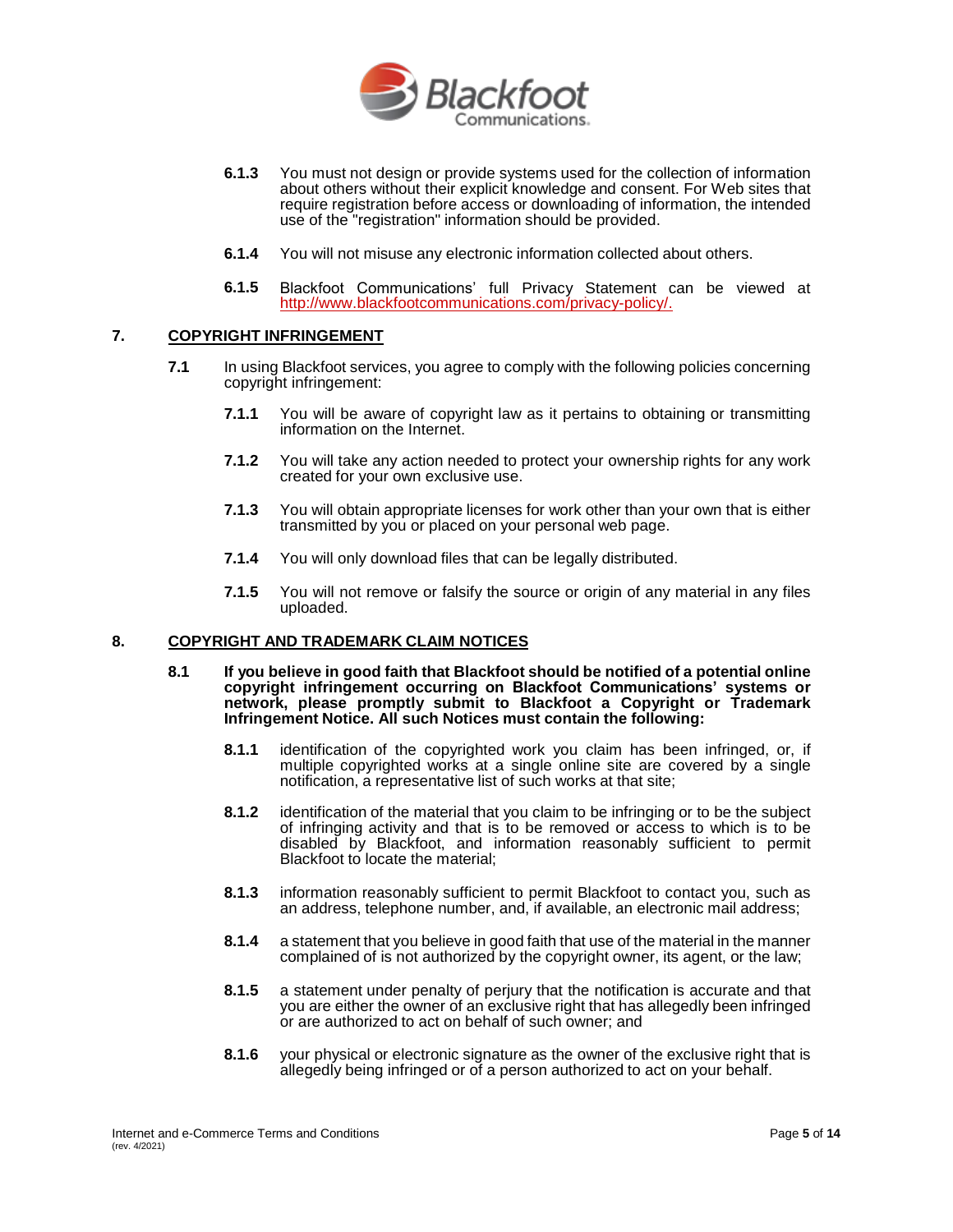

- **8.2 Upon receipt of such notification, Blackfoot will remove or disable access to the material that is claimed to be infringing. If you receive notice from Blackfoot of a claim of infringement made in relation to material you have placed on Blackfoot Communications' systems or network and you believe in good faith that such claim has been wrongly made against you by the claiming party, you may submit a counter-notice to bring about a private dispute between you and the party claiming copyright infringement.**
- **8.3 Blackfoot will terminate service to those customers, subscribers and account holders that repeatedly violate federal copyright laws.**
- **8.4 All such notices of copyright infringement and counter-notices must be sent to Blackfoot Communications' Designated Agent that handles copyright and trademark infringement claims:**

Cody Mitchell, Technical Assistance Center (TAC) Blackfoot Telephone Cooperative, Inc. 1221 N. Russell St. PO Box 16600 Missoula, MT 59808 Phone: 406-541-5499 E-mail: [copyright@blackfoot.net](mailto:copyright@blackfoot.net)

## **9. SECURITY**

- **9.1** In using Blackfoot services, you agree to comply with the following policies concerning security:
	- **9.1.1** You will not attempt to interfere with or compromise any part of the Service's operation, the equipment making up the Service and its system, other accounts or restricted areas of the Service and its system, or in any manner affect the availability of the Services or its systems for other Blackfoot customers.
	- **9.1.2** You are prohibited from trying to gain access to any account, customer data or system that you do not have authorized access to unless the owner has granted consent.
	- **9.1.3** You may not attempt to compromise the security of any computing facility or assist others to compromise the security of a computing facility.
	- **9.1.4** You may not modify or prevent the intended or proper operation of any computing facility.
	- **9.1.5** You will protect your passwords. You will not disclose any information regarding passwords that protect services and facilities to others. You will not attempt to discover the password of another user, nor attempt access to services or facilities with the use of another's password.
	- **9.1.6** You may not disclose any part of any of Blackfoot Communications' or any other party's confidential information, including but not limited to any business records, files or business practices.

## **10. ILLEGAL ACTIVITY**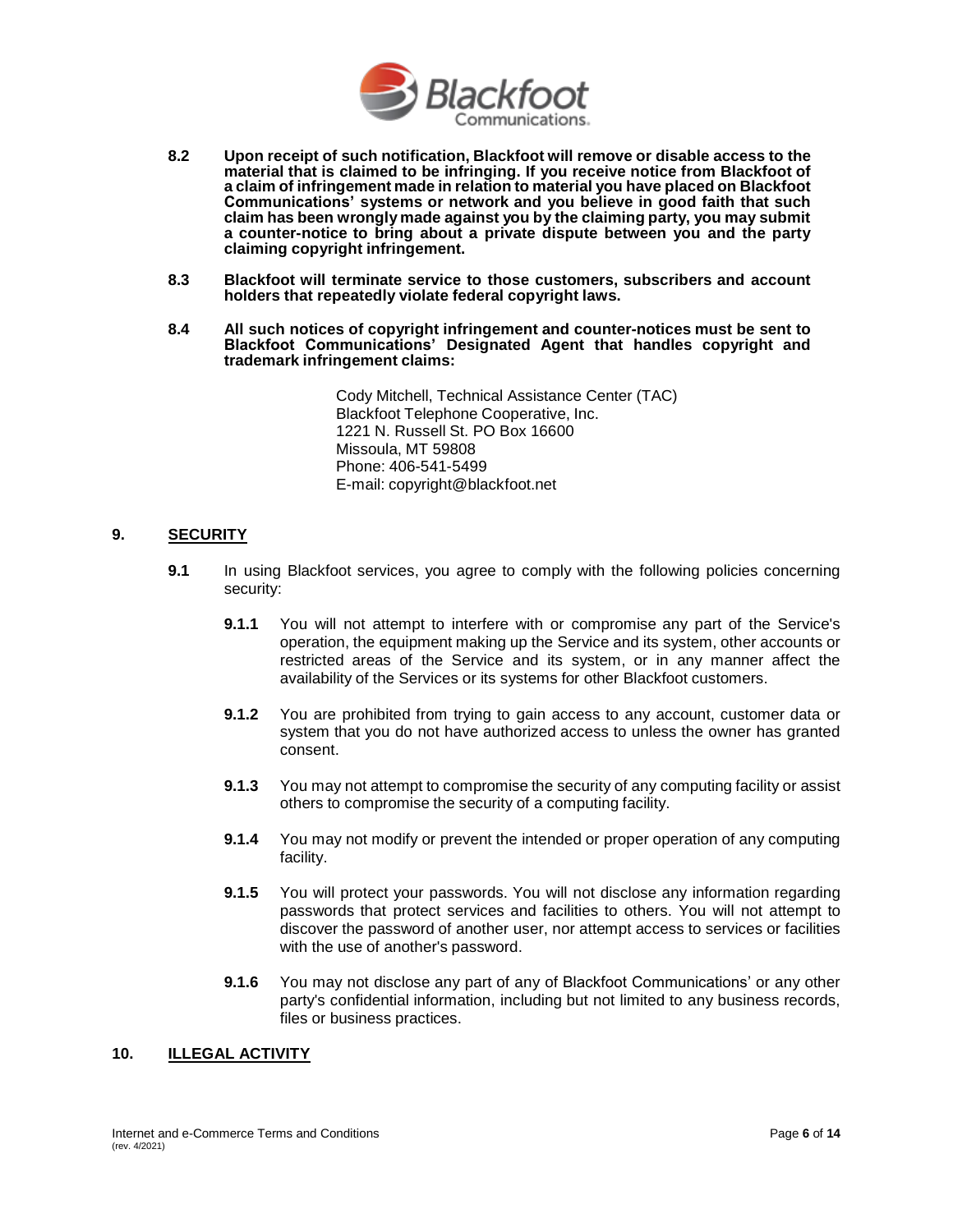

- **10.1 In using Blackfoot services, you will use Blackfoot services for lawful purposes only and will not engage in any illegal activity. Illegal activities include activities that violate federal or state regulations and laws or the legal rights of others. Illegal activities include, but are not limited to:**
	- **10.1.1 The illegal transmission, illegal storage or illegal use of copyrighted material, trade secrets, confidential information or threatening material.**
	- **10.1.2 Postings or e-mails containing threats of violence.**
	- **10.1.3 Distributing or disseminating of illegal defamatory, infringing or obscene material or information.**
	- **10.1.4 Using Blackfoot Communications' services to threaten, harass, stalk, abuse or otherwise violate the legal rights of others.**

### **11. E-MAIL**

- **11.1** In providing services to you, Blackfoot does not have the responsibility for the content or tone of any e-mail sent using Blackfoot Communications' services. In using Blackfoot Communications' services, you will abide by the following policies:
	- **11.1.1** You are prohibited from sending unsolicited bulk e-mail, or from the receiving of responses from unsolicited bulk e-mail in a Blackfoot e-mail address.
	- **11.1.2 You are prohibited from sending e-mail that is terrorist in nature, threatening and/or harassing.**
	- **11.1.3** You will not intercept or redirect e-mail intended for others.
	- **11.1.4** You will not maliciously send files with either corrupted data or viruses.
	- **11.1.5** You will not use impersonation, or use a different name or address with the intent of misleading the receiver into believing that the sender is someone other than who they are.
	- **11.1.6** You are responsible for ensuring that any resource limitations in the use of e-mail or mailboxes are followed.

### **12. NEWSGROUPS**

- **12.1** In providing access to newsgroup services, Blackfoot does not have the responsibility for the content or tone of any newsgroup, or the retrieval of any postings from any newsgroup. In using newsgroup services from Blackfoot Communications' Services, you will abide by the following policies:
	- **12.1.1** You will not exceed general usage standards for the number of postings of the same or similar article to multiple newsgroups.
	- **12.1.2** You will adhere to the newsgroup's definition of what can be posted. Most newsgroups describe the posting of commercial advertisements as off-topic postings.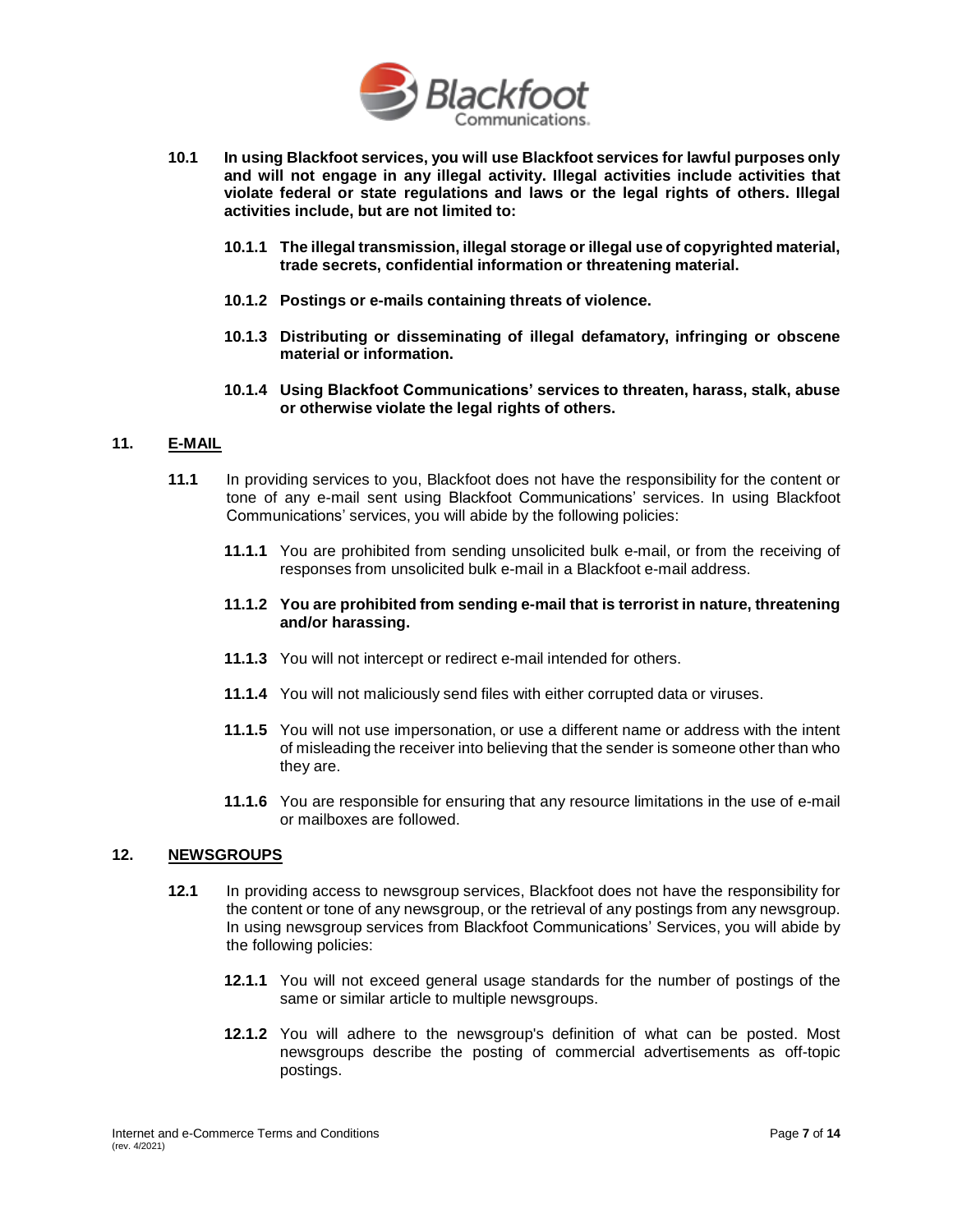

**12.1.3** You will not use impersonation, or use a different name or address with the intent of misleading the receiver into believing that the sender is someone other than who they are.

### **13. INTERNET RELAY CHAT**

**13.1** In providing access to Chat services, which are multi-user, multi-channel chatting networks that allow Internet users to talk (via text) to each other in real time about subjects of mutual interests, Blackfoot does not have the responsibility for the content or the tone of any chat. In participating in any chat forum accessed from Blackfoot services, you will not violate any accepted policies on the chat servers and will not make use of chat bots, or any automated data that is not human generated.

### **14. RESOURCE USAGE**

- **14.1** In providing access to Blackfoot Communications' services or to the Internet, Blackfoot provides resources, including but not limited to bandwidth and disk space, that are used on a shared basis by many subscribers. Because the resources are limited, it is not appropriate for any subscriber to exceed their usage of these resources. If the excessive use by an account is such that it potentially impacts Blackfoot Communications' ability to provide services or that network resources need to be protected, the account can be terminated immediately.
- **14.2** To facilitate the use of shared network resources, Blackfoot has resource limits for the use of the e-mail services. Blackfoot shall not be liable to you or parties interacting with you for any damages resulting from the actions Blackfoot takes to enforce the following provisions:
	- **14.2.1** Total mailbox storage is limited to **100** megabytes per mailbox. When the mailbox reaches the **100** megabytes of storage limit, an e-mail rejection notice will be returned to the sender.
	- **14.2.2** The maximum size of an e-mail message is **10** megabytes, either for inbound or outbound messages. Messages that exceed **10** megabytes will not be delivered, and the user will receive a notification message informing them that the message was too large.

### **15. ADDITIONAL TERMS AND CONDITIONS**

## **15.1** Content

**15.1.1** You are solely responsible for creating, managing, editing, reviewing, deleting and otherwise controlling the content of messages or information in connection with services provided by Blackfoot. Blackfoot is acting only as a passive conduit. Blackfoot gives you complete discretion over the content to be accessed or distributed in connection with the Service. Blackfoot has no obligation, and undertakes no responsibility to determine whether any such content may give rise to liability to third parties. Notwithstanding anything to the contrary herein, if Blackfoot believes in its sole discretion that any use by you of service may create liability for Blackfoot, Blackfoot may take any actions, including but not limited to termination of service, that Blackfoot believes are prudent to minimize Blackfoot Communications' potential liability.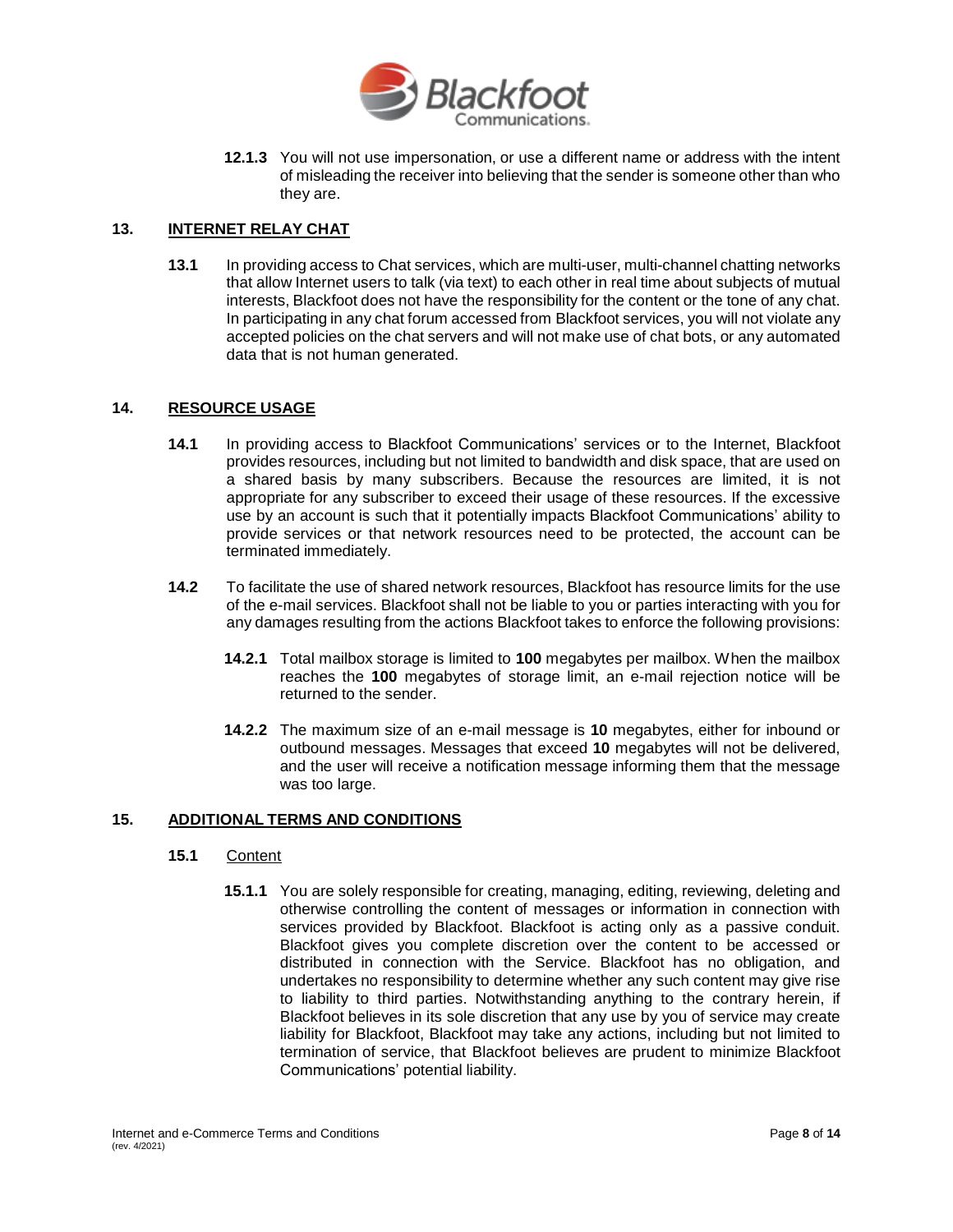

- **15.1.2** If additional content screening would be of benefit to you, please contact our Customer Service department. Blackfoot offers Blackfoot Security Center for content screening for an additional fee. This service will assist you in screening online content. However, some internet users continue attempts to circumvent the effectiveness of any filtering or screening systems and you remain solely responsible for managing the content of information received over the Service.
- **15.2 LIMITATION OF LIABILITY: OUR NONPERFORMANCE HEREUNDER SHALL BE EXCUSED AND WE SHALL NOT BE LIABLE IF CAUSED BY ACT OR OMISSION OF AN UNDERLYING CARRIER, EQUIPMENT OR FACILITY FAILURE, EQUIPMENT OR FACILITY UPGRADE OR MODIFICATION, ACTS OF GOD, STRIKES, FIRE, WAR, RIOT, GOVERNMENT ACTIONS, EQUIPMENT OR FACILITY SHORTAGE, EQUIPMENT OR FACILITY RELOCATION OR CAUSES BEYOND OUR REASONABLE CONTROL. OUR LIABILITY, IF ANY, FOR ANY MISTAKE, OMISSION, INTERRUPTION, DELAY, ERROR, DEFECT OR OTHER FAILURE WITH RESPECT TO THE SERVICE SHALL IN NO EVENT EXCEED THE AMOUNT OF THE PRORATED MONTHLY CHARGES TO YOU FOR SAID SERVICE DURING THE AFFECTED PERIOD, PROVIDED THAT NO LIABILITY SHALL RESULT FOR OUTAGES OF 24 HOURS OR LESS. IN NO EVENT SHALL WE BE LIABLE TO YOU, YOUR EMPLOYEES, AGENTS OR CUSTOMERS, OR ANY THIRD PARTY (COLLECTIVELY FOR PURPOSES OF THIS PARAGRAPH, "SUBSCRIBER") FOR ANY COST, DELAY, OR INCIDENTAL OR CONSEQUENTIAL DAMAGES ARISING OUT OF OR IN CONNECTION WITH ANY FAILURE OF SERVICE OR OUR FAILURE TO PERFORM UNDER THIS AGREEMENT. WE SHALL NOT BE LIABLE TO SUBSCRIBER FOR INJURIES TO PERSONS OR PROPERTY ARISING FROM SUBSCRIBER'S USE OF YOUR SERVICE OR THE INSTALLATION, REPAIR, OR MAINTENANCE OF YOUR EQUIPMENT. YOU AGREE TO DEFEND, INDEMNIFY AND HOLD BLACKFOOT, ANY UNDERLYING CARRIER, AND ANY OF OUR OFFICERS, DIRECTORS, EMPLOYEES, AGENTS AND AFFILIATES HARMLESS FROM AND AGAINST ANY AND ALL CLAIMS, ACTIONS, LIABILITIES, COSTS OR DAMAGES RELATING TO THIS AGREEMENT AND SUBSCRIBER'S USE OF THE SERVICE. YOU FURTHER AGREE TO PAY OUR REASONABLE ATTORNEY'S AND EXPERT WITNESSES' FEES AND COSTS ARISING FROM ANY ACTIONS OR CLAIMS HEREUNDER AND THOSE INCURRED IN ESTABLISHING THE APPLICABILITY OF THIS PARAGRAPH.**
- **15.3 DISCLAIMER OF WARRANTIES:**
	- **15.3.1** BLACKFOOT MAKES NO WARRANTY OF ANY KIND, WRITTEN OR ORAL, STATUTORY, EXPRESS OR IMPLIED, INCLUDING ANY WARRANTY OF MERCHANTABILITY OR FITNESS FOR A PARTICULAR PURPOSE. YOU UNDERSTAND AND AGREE THAT THE SERVICE IS NOT A GUARANTEE THAT VIRUSES, TROJAN HORSES, WORMS, TIME BOMBS, CANCELBOTS OR OTHER SIMILAR HARMFUL OR DELETERIOUS PROGRAMMING ROUTINES WILL NOT BE IMPORTED TO THE CUSTOMER'S NETWORK. BLACKFOOT DOES NOT GUARANTEE THAT YOUR NETWORK WILL NOT EXPERIENCE UNINTERRUPTED COMMUNICATIONS OR BREACHES IN SECURITY.
	- **15.3.2 AS IS.** WE ARE NOT THE MANUFACTURER OF YOUR DSL MODEM OR OTHER PROVIDED EQUIPMENT AND WE MAKE NO WARRANTIES REGARDING THE SERVICE OR YOUR EQUIPMENT, WHETHER EXPRESS OR IMPLIED, INCLUDING ANY WARRANTIES OF MERCHANTABILITY SUITABILITY OR FITNESS FOR A PARTICULAR PURPOSE OF ANY TYPE OR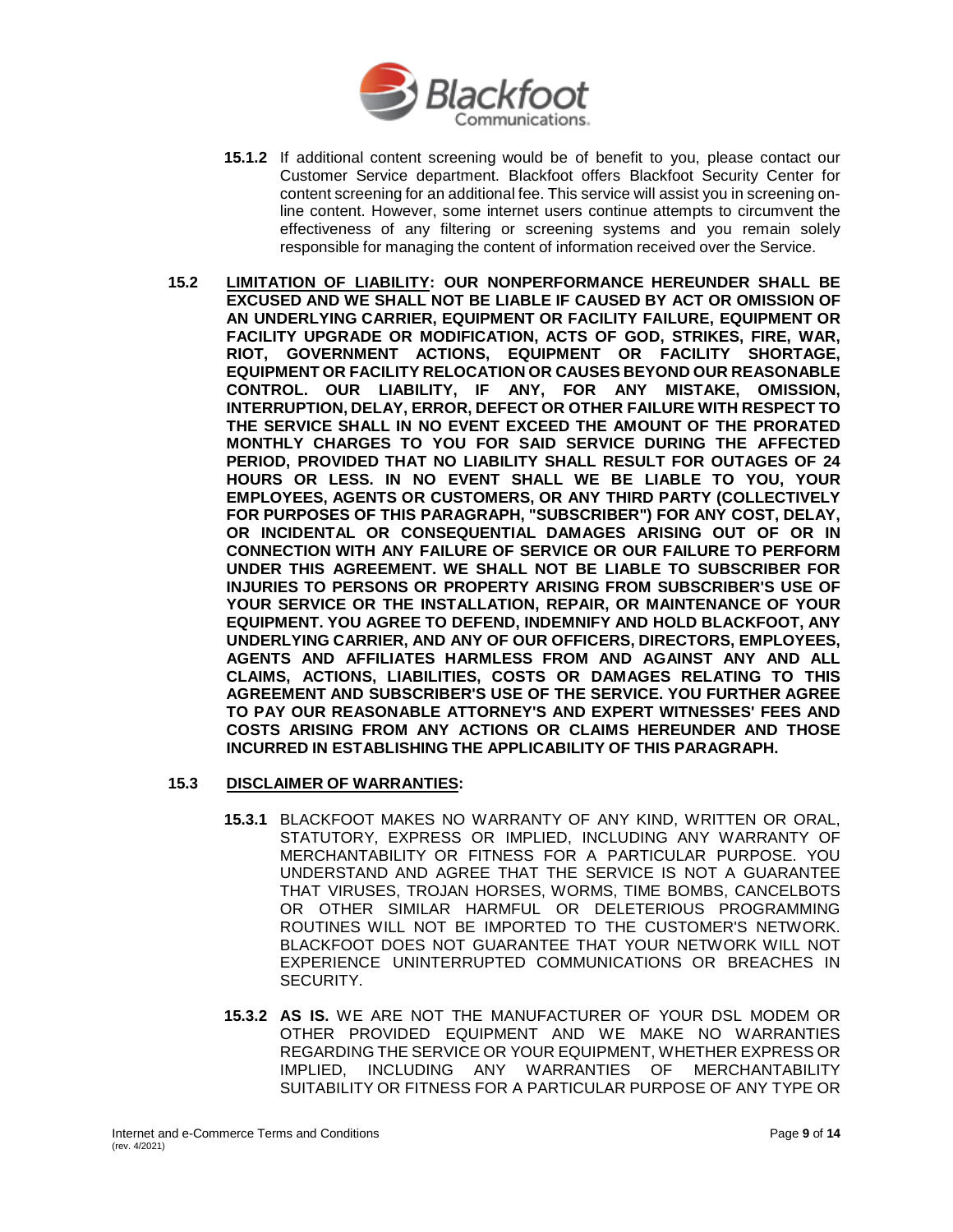

CHARACTER. ALL SUCH WARRANTIES ARE EXPRESSLY EXCLUDED. STATEMENTS REGARDING OR DESCRIPTIONS OF THE SERVICE OR YOUR UNIT, IF ANY, BY BLACKFOOT OR OUR AGENTS OR INSTALLERS ARE INFORMATIONAL ONLY AND ARE NOT MADE OR GIVEN AS WARRANTY OF ANY KIND.

- **15.3.3** THE MANUFACTURER'S WARRANTY, IF ANY, IS BETWEEN YOU AND THE MANUFACTURER; IT DOES NOT APPLY TO BLACKFOOT, AND WILL NOT BE HONORED OR EXECUTED BY BLACKFOOT.
- **15.4 Bundled Services that Include Long Distance - PIC Freeze Authorization:** If you subscribe to Internet or DSL services that include, as part of a package or bundle, long distance services (either flat rated or measured), then you designate Blackfoot as your long distance carrier for intrastate, interstate, and international long distance services, and you further authorize Blackfoot to place a free PIC Freeze on your account. You understand that no long distance carrier change will be made on your account until you give either verbal or written notification of your desired change. You may remove the PIC Freeze from your account at any time. However, if you remove the PIC Freeze and change long distance carriers, your package or bundled pricing will no longer be valid, and Blackfoot will charge you for your remaining services at the then current prices for each such service.
- **15.5** Assignment: We may assign in whole or in part our rights or duties under this Agreement without prior notice to you and upon such assignment, we shall be released from all liability hereunder. You may assign this Agreement only with our prior written consent. Subject to this restriction, this Agreement shall inure to the benefit of and be binding upon the heirs, successors, subcontractors, and assigns of the respective parties.
- **15.6** Notices: Written notices to you shall be considered given on the date deposited in the U.S. Mail addressed to you at your last known address as shown on the reverse side. Written notice to Blackfoot shall be considered given when received at our address of record. Verbal notices shall be considered given on the date reflected in our billing system.
- **15.7** Return Policy: If your DSL Modem was purchased from Blackfoot and includes its receipt and original packaging and contents, undamaged and in good working condition, you may return your unit within 72 hours of purchase for a full refund of your purchase price. Your return may be subject to a restocking fee. However, this does not limit your obligation to pay all installation costs and any termination fee pursuant to Section 3.
- **15.8** Severability: Should any part or portion of this Agreement be found invalid, the balance of the provisions shall remain unaffected and in full force and effect, unless our obligations hereunder are materially impaired.
- **15.9** Governing Law**:** This Agreement, its validity, construction, and performance, shall be governed by applicable federal law, the regulations of the FCC and the laws of the State of Montana.
- **15.10** Copyright
	- **15.10.1** The content of our software and all Blackfoot on-line software or sites, including but not limited to the text and images therein and their arrangement, are copyrighted. All Rights Reserved.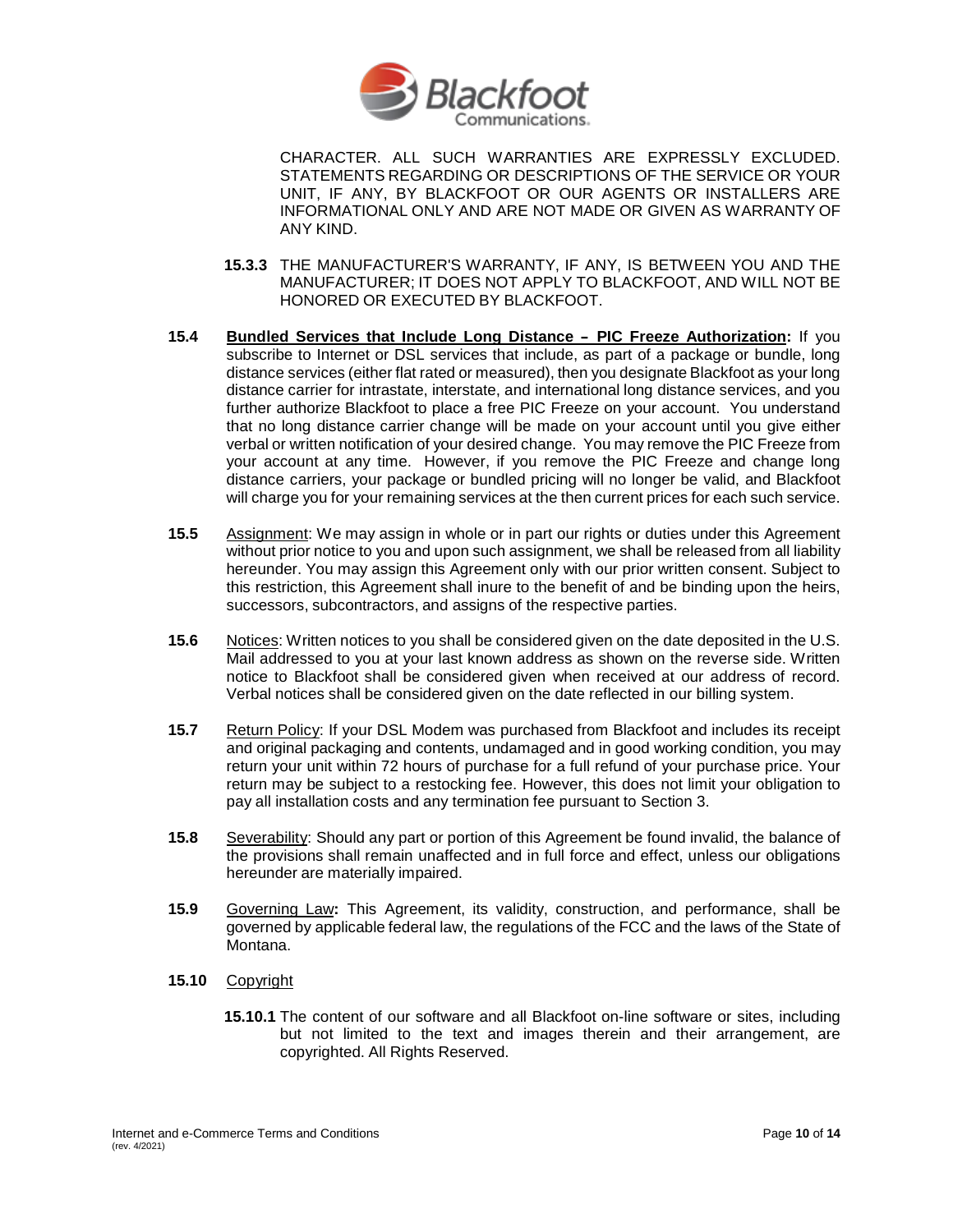

- **15.10.2** Blackfoot hereby authorizes you to copy and/or display the content herein, but for your personal, non-commercial use only. Any copy you make must include this copyright notice. If attribution to Blackfoot is included, limited quotations from the content are hereby permitted. You may not sell, copy, use or display for redistribution to third parties or for commercial purposes any portion of the content without the prior written permission of Blackfoot.
- **15.10.3** No Implied Licenses: Nothing contained herein shall be construed as conferring by implication, estoppel, or otherwise any license or right under any patent, trademark, copyright or proprietary rights of Blackfoot or of any third party.

## **16. PAYMENT**

## **16.1** Term/Rates:

- **16.1.1** This Agreement begins on the date Service is activated to your current premise and continues until terminated in the manner provided herein. (b) If you select a plan with a fixed term longer than one month (such as an annual plan or a special promotional plan), the term of this Agreement shall continue for the number of months applicable to the term selected (the "Fixed Term"). If you select such a plan, you understand you have been provided a waiver of some or all installation charges in exchange for your agreement to subscribe for a Fixed Term. If you change physical location of the Services or otherwise attempt to terminate this Agreement prior to the end of the Fixed Term, you will breach this Agreement. In such event, we will require you to pay a cancellation fee (which you agree may be deducted from your deposit).
- **16.1.2** You are responsible for all charges incurred by the use of the services, requested using either verbal or written means. The applicable term will be based on the verbal or written commitment made at the time of service request. The nonrecurring install charge will be waived for new customers with a 12-month commitment. If the install charge is waived a penalty will apply where service is discontinued prior to the end of the term. Request and use of service will be considered a binding commitment.
- **16.2** Deposits: We may require a deposit in which you grant Blackfoot a security interest to secure your payment of all amounts when due. If not prohibited by law, deposits received by Blackfoot may be commingled with other of our funds, and will not earn interest. Blackfoot may increase the amount of your deposit at any time upon reevaluation of your credit. You may either provide Blackfoot such increased deposit or terminate this Agreement, in which case any cancellation fee will be waived. You must promptly pay your bills even if you have given Blackfoot a deposit. If this Agreement is terminated for any reason, any deposit from you will be applied to pay any of your charges then or thereafter due. Any remaining deposit or other credit balance on your account will be returned without interest (as allowed by law) to you at your last-known address within 90 days after termination. Unless otherwise prohibited by law, if the Postal Service is not able to deliver the funds to you and returns them to Blackfoot, title to such funds shall be conclusively deemed to remain ours, and you shall have no further right thereto.
- **16.3** Installation and maintenance: By accepting or otherwise using the service, you thereby grant Blackfoot the right to construct, repair, upgrade, replace and operate communications cable and facilities on and/or across your property. From time to time Blackfoot may change its services or upgrade its network. If such changes require, you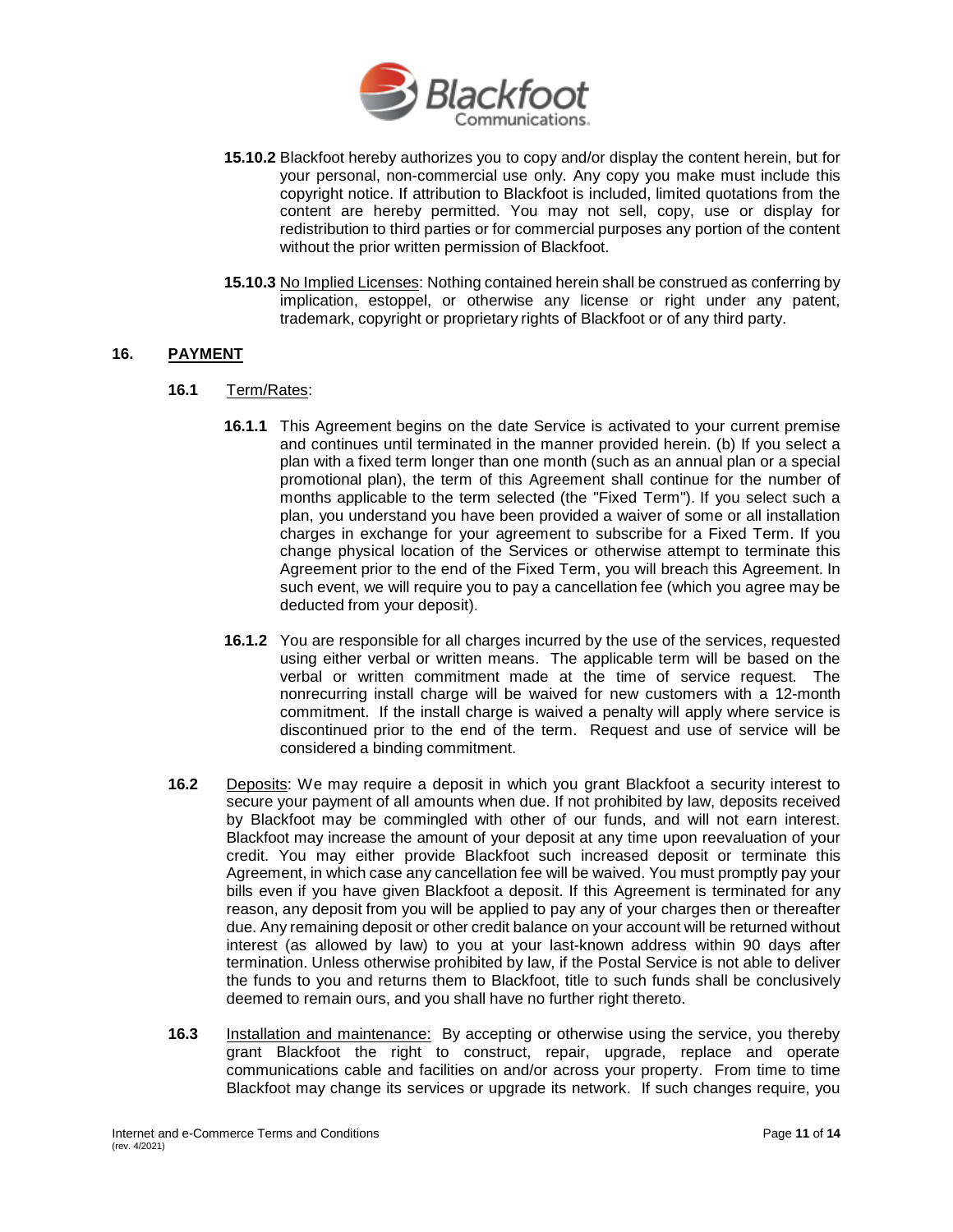

agree to allow Blackfoot access to your location, upon reasonable notification, in order to install necessary equipment or construct facilities capable of supporting your services. Upon completion of any construction or repairs of its communications facilities on your property, Blackfoot shall use its best efforts to restore the property to its pre-construction condition.

- **16.4** Billing and Payment of Charges: You will pay all charges for Service under this Agreement. You will be charged for Service features on a monthly basis, with any charges for a partial month of feature usage to be determined on a prorated basis. Charges, including disputed amounts, must be paid by the date shown on the monthly invoice. You agree that (a) time is of the essence; (b) in the event of such failure, you shall pay Blackfoot interest at the rate of one percent (1.0%) per month (or any portion thereof), or the maximum rate allowable by law, whichever is less, on any amount not paid when due. If we accept late or partial payments or payments marked "Paid in Full" or similar notations, it will not waive any of our rights hereunder nor will it constitute an accord and satisfaction. We may charge you a returned check fee as required by law for any check returned for insufficient funds. Questions about or objections to any charges reflected on an invoice must be in writing and must be received by Blackfoot from you no later than the payment due date or any objection shall be waived. You are responsible for all charges incurred by the use of the login name assigned to you. If you lose your password you must contact Blackfoot promptly at the address or phone numbers below, and a representative will assign you a new password. Blackfoot will have no responsibility for any charges incurred on your account. **Furthermore, Blackfoot cannot be responsible for any charges, which you may incur through your long distance company, and/or, any expenses incurred for your equipment or software. Check any installation programs carefully to assure that the phone number to which you are connecting is a local number.**
- **16.5** Taxes: Any applicable sales, use, excise, public utility or other taxes, fees or charges imposed on Blackfoot as a result of providing the Service or your equipment to you will be added to your charges when imposed or required by law. If you are exempt from payment on any such taxes, you may provide Blackfoot with an original Tax Exempt Document. Tax exemption will only apply from the date we receive the Tax Exempt Document (you cannot receive credit for any taxes already paid by you).
- **16.6** Default/Termination: We may discontinue Service and/or terminate this Agreement without prior notice to you if you do not pay any sum when due, breach any representations you made to Blackfoot in this Agreement, fail to perform any of your obligations set forth in this Agreement or in any other agreement between you and Blackfoot, use your Service in any abusive manner or in any way that damages or interferes with Blackfoot, or become the subject of any proceeding under the Bankruptcy Code or become insolvent. In any such case, you shall remain responsible for payment of all charges due to Blackfoot under this Agreement, which charges (including, without limitation, all unbilled installment amounts) will be immediately due and payable. In the event of your default, you will reimburse Blackfoot for our attorneys' and expert witnesses' fees, costs of investigation, collection and similar expenses incurred by Blackfoot in the enforcement of any right or privilege hereunder. If this Agreement is terminated because of your default, we may keep any charges or sums prepaid by you upon termination. If we agree to renew Service to you after discontinuing Service, you agree to pay any reactivation charges. Our remedies hereunder are not exclusive but are in addition to all other remedies provided by law.
- **16.7** Modifying Your Account: You may upon verbal or written notice to Blackfoot add or delete Service features. Unless you have selected a special promotional rate plan or Fixed Term Plan, you may, upon verbal or written notice to Blackfoot and payment of transfer fee (if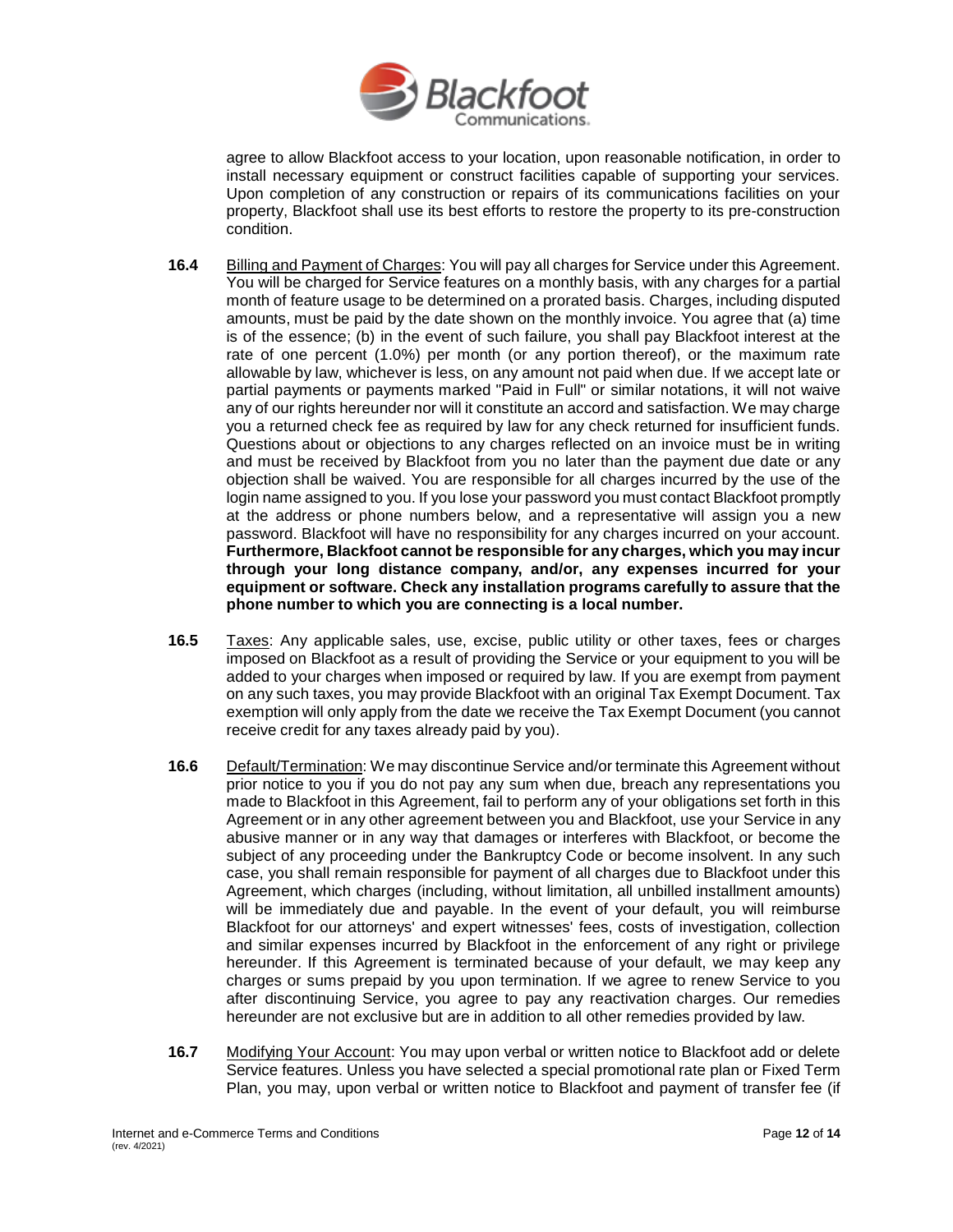

any) assessed by Blackfoot, change to another rate plan beginning with the following billing cycle. Any Fixed Term will remain unchanged by any modification to your account. However, if Blackfoot allows you to temporarily suspend your account, the Fixed Term may be extended by the length of the temporary suspension, at its option.